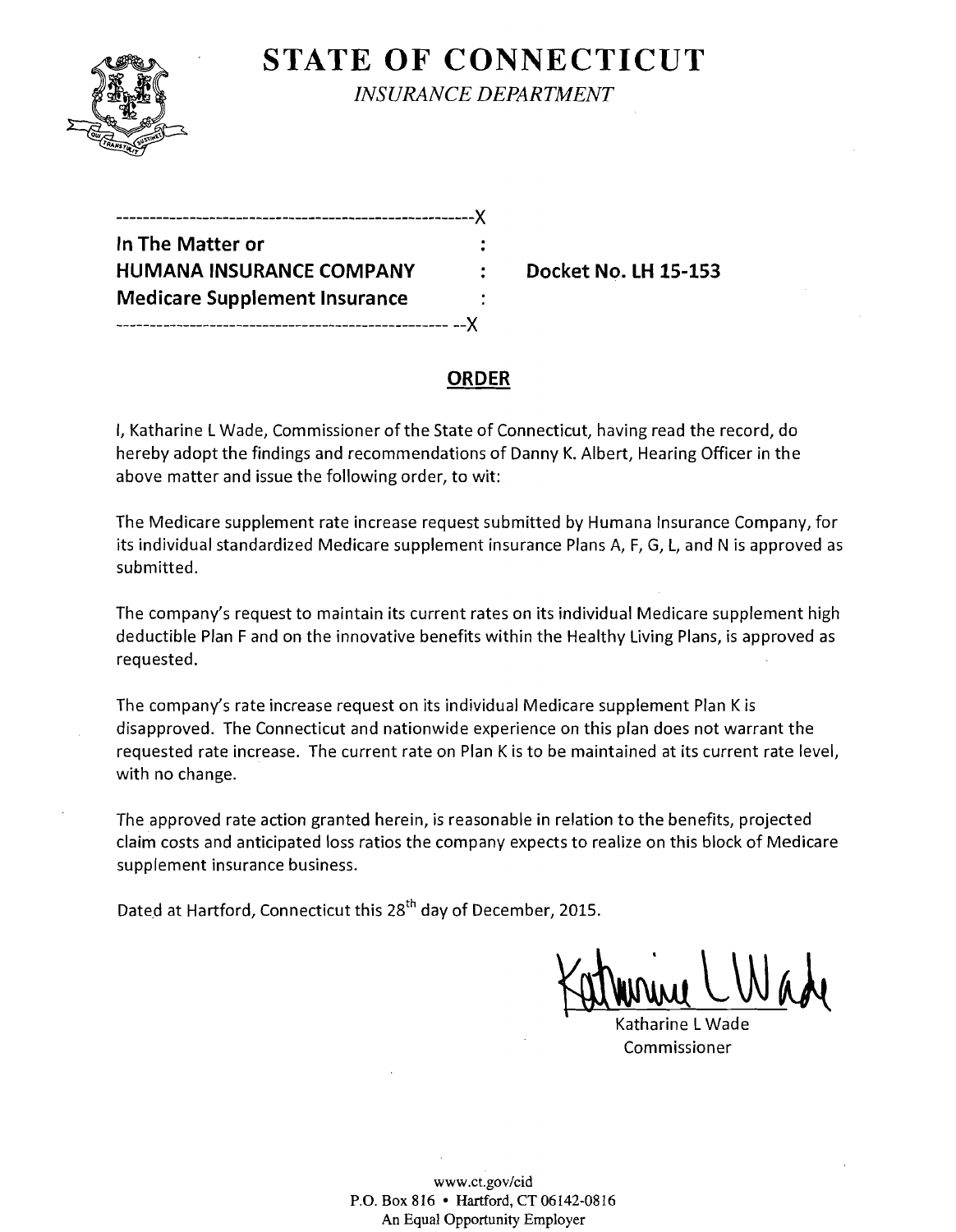

# **STATE OF CONNECTICUT** *INSURANCE DEPARTMENT*

| In The Matter or                     |  |
|--------------------------------------|--|
| HUMANA INSURANCE COMPANY             |  |
| <b>Medicare Supplement Insurance</b> |  |
|                                      |  |

------------------------------------------------------)(

**HUMANA INSURANCE COMPANY Docket No. lH 15-153** 

## **PROPOSED FINAL DECISION**

÷

# **1. INTRODUCTION**

The Insurance Commissioner of the State of Connecticut is empowered to review rates charged for individual and group Medicare supplement policies sold to any resident of this State who is eligible for Medicare. The source for this regulatory authority is contained in Chapter 700c and Section 38a-495a of the Connecticut General Statutes.

After due notice, a hearing was held at the Insurance Department in Hartford on December 17/ 2015 to consider whether or not the rate increase requested by Humana Insurance Company on its individual Standardized Medicare supplement business should be approved.

No company representatives attended the hearing.

One individual from the general public attended the hearing.

The hearing was conducted in accordance with the requirements of Section 38a-474, Connecticut General Statutes, the Uniform Administrative Procedures Act, Chapter 54 of Section 38a-8-1 et seq. of the Regulations of Connecticut State Agencies.

A Medicare supplement (or Medigap) policy is a private health insurance policy sold on an individual or group basis, which provides benefits that are additional to the benefits provided by Medicare. For many years Medicare supplement policies have been highly regulated under both state and federal law to protect the interests of persons eligible for Medicare who depend on these policies to provide additional coverage for the costs of health care.

Effective December 1/ 2005/ Connecticut amended its program of standardized Medicare supplement policies in accordance with Section 38a-496a of the Connecticut General Statutes,

> www.ct.gov/cid P.O. Box 816 • Hartford, CT 06142-0816 An Equal Opportunity Employer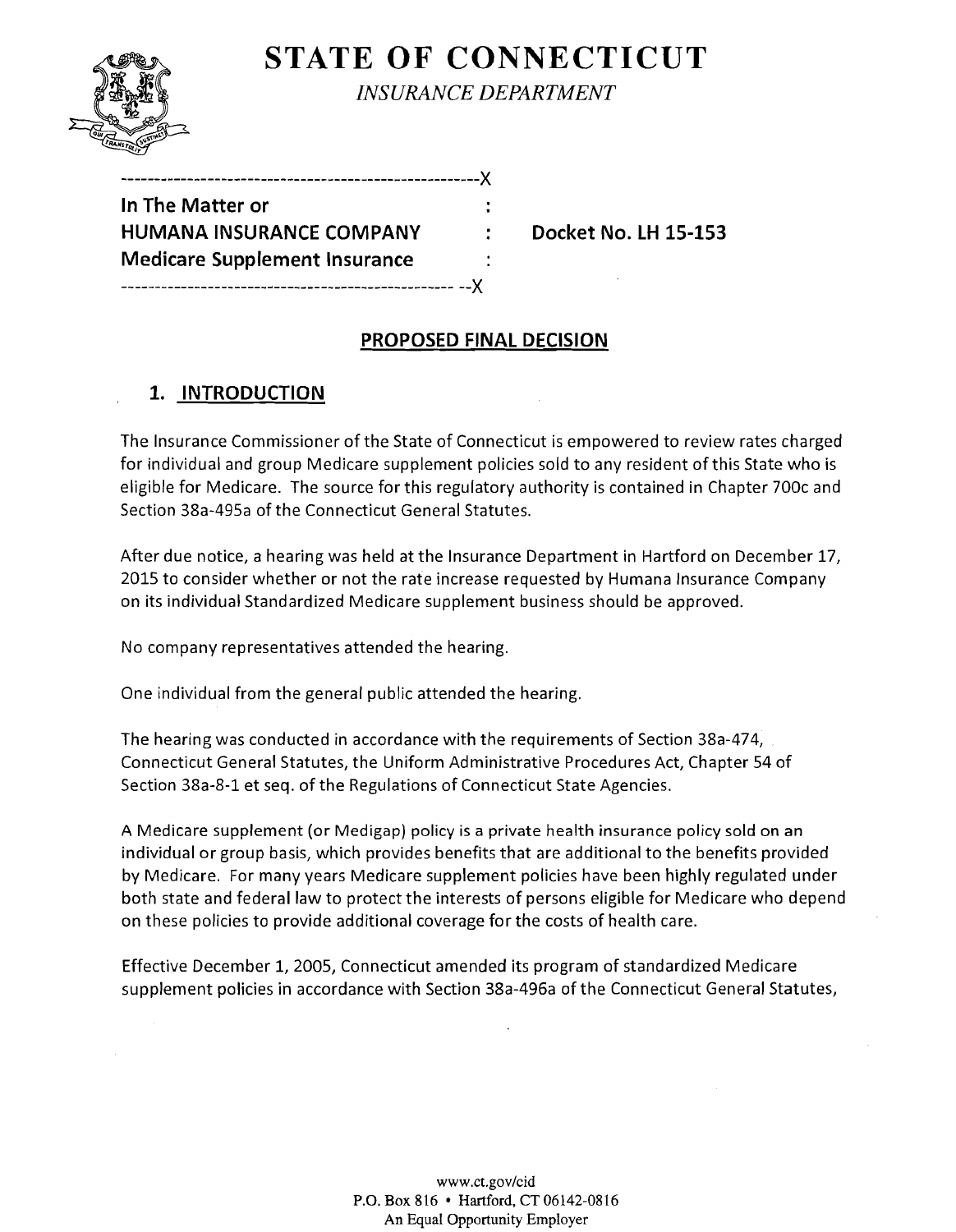and Sections 38a-495a-1 through 38a-495a-21 of the Regulations of Connecticut Agencies. This program, which conforms to federal requirements, provides that all "core" package of benefits known as Plan A. Insurers may also offer anyone or more of eleven other plans (Plans B through N).

Effective January 1, 2006, in accordance with Section 38a-495c of the Connecticut General Statutes (as amended by Public Act 05-20) premiums for all Medicare supplement policies in the state must use community rating. Rates for Plans A through N must be computed without regard to age, gender, previous claims history or the medical condition of any person covered by a Medicare supplement policy or certificate.

The statute provides that coverage under Plans A through N may not be denied on the basis of age, gender, previous claims history or the medical condition of any covered person. Insurers may exclude benefits for losses incurred within six months from the effective date of coverage based on a pre-existing condition.

Effective October 1, 1998, carriers that offer Plan B or Plan C must make these plans as well as Plan A, available to all persons eligible for Medicare by reason of disability.

Insurers must also make the necessary arrangements to receive notice of all claims paid by Medicare for their insureds so that supplement benefits can be computed and paid without requiring insureds to file claim forms for such benefits. This process of direct notice and automatic claims payment is commonly referred to as "piggybacking" or "crossover",

Sections 38a-495 and 38a-522 of the Connecticut General Statutes, and Section 38a-495a-10 of the Regulations of Connecticut Agencies, state that individual and group Medicare supplement policies must have anticipated loss ratios of 65% and 75%, respectively. Under Sections 38a-495-7 and 38a-495a-10 of the Regulations of Connecticut Agencies, filings for rate increases must demonstrate that actual and expected losses in relation to premiums meet these standards, and anticipated loss ratios for the entire future period for which the requested premiums are calculated to provide coverage must be expected to equal or exceed the appropriate loss ratio standard.

Section 38a-473 of the Connecticut General Statutes provides that no insurer may incorporate in its rates for Medicare supplement policies factors for expenses that exceed 150% of the average expense ratio for that insurer's entire written premium for all lines of health insurance for the previous calendar year.

#### II. **FINDING OF FACT**

After reviewing the exhibits entered into the record of this proceeding, and utilizing the experience, technical competence and specialized knowledge of the Insurance Department, the undersigned makes the following findings of fact: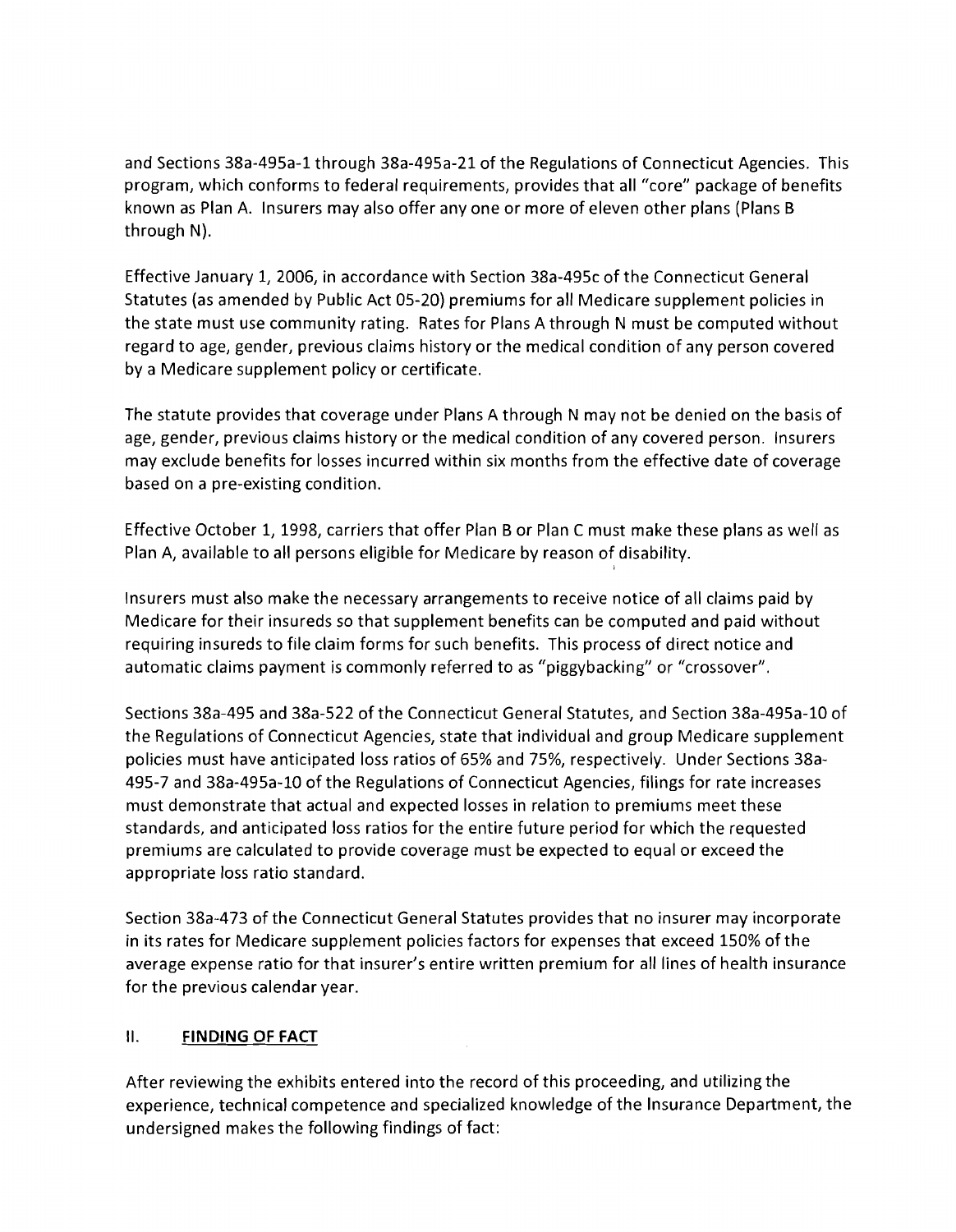- 1. Humana Insurance Company is requesting a 6.0% rate increase on its individual standardized Plans A and N, a 4.0% increase on Plans F, G, K and L, and no increase on High-deductible Plan F and the Innovative Benefits for the Healthy Living Plans.
- 2. As of June 30, 2015 there were 1,254 policies in-force in Connecticut and 141,234 nationwide.
- 3. The last approved rate increases are as follows: Plan A, F, G and N 7%, effective 5/1/2015; Plans K 7%, effective 2/1/2012; Plan L 7%, effective 3/1/2014.
- 4. Humana has certified that their expense factors are in compliance with section 38a-473,  $C.G.S.$
- 5. Humana has conformed to subsection (e) of section 38a-495c, C.G.S. regarding the automatic claims processing requirement.
- 6. The proposed rates are designed to satisfy the Connecticut regulatory loss ratio of 65%.
- 7. Below are the loss ratios for each Plan in Connecticut, for 2014, 2015 (incurred through 6/30/2015) and inception-to-date:

| Plan  | 2014   | 2015   | Inception |
|-------|--------|--------|-----------|
| A     | 107.2% | 138.4% | 273.0%    |
| F     | 72.3%  | 86.0%  | 91.6%     |
| F(HD) | 42.7%  | 17.3%  | 34.4%     |
| G     | 79.8%  | 11.6%  | 130.4%    |
| Κ     | 79.0%  | 56.0%  | 52.4%     |
|       | 104.7% | 24.6%  | 48.7%     |
| N     | 119.9% | 97.8%  | 105.2%    |
| Total | 70.5%  | 72.4%  | 90.9%     |

8. Below are the loss ratios for each Plan nationwide, for 2014, 2015 (incurred through 6/30/15) and inception-to-date:

| Plan  | 2014   | 2015   | Inception |
|-------|--------|--------|-----------|
| A     | 108.1% | 111.1% | 133.6%    |
| F     | 77.5%  | 83.7%  | 82.3%     |
| F(HD) | 47.8%  | 35.6%  | 44.8%     |
| G     | 79.8%  | 11.6%  | 130.4%    |
| К     | 65.4%  | 59.0%  | 61.8%     |
|       | 73.4%  | 67.9%  | 70.2%     |
| N     | 81.2%  | 78.9%  | 81.2%     |
| Total | 74.1%  | 75.8%  | 78.0%     |